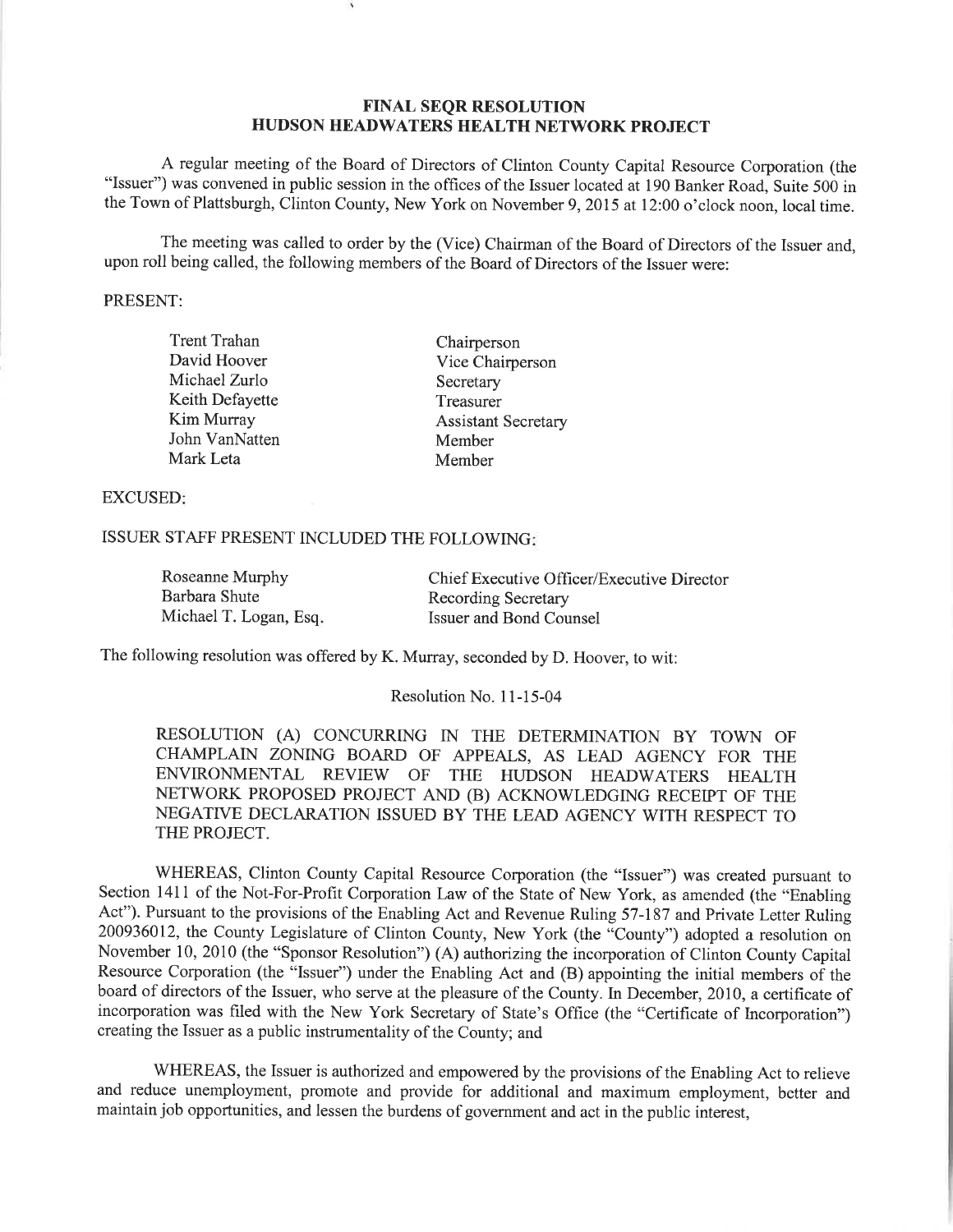Resolution  $# 11-15-04$  – Final SEQR Confirming Accepting Lead Agency Hudson Headwaters Novernber 9, 2015 Page 2 of l0

and in carrying out the aforesaid purposes and in exercising the powers conferred in the Enabling Act, the Enabling Act declares that the Issuer will be performing essential governmental functions; and

WHEREAS, to accomplish its stated purposes, the Issuer is authorized and empowered under the Enabling Act to acquire real and personal property; to borrow money and issue negotiable bonds, notes and other obligations therefore; to lease, sell, mortgage or otherwise dispose of or encumber any of its real or personal property upon such terms as it may determine; and otherwise to carry out its corporate purposes in the territory in which the operations of the Issuer are principally to be conducted; and

WHEREAS, Hudson Headwaters Health Network (the "Borrower"), a New York not-for-profit corporation, presented an application (the "Application") to the Issuer, which Application requested that the Issuer consider undertaking a project (the "Project") for the benefit of the Borrower, said Project to consist of the following: (A) (1) the acquisition of an interest in an approximate 5.80 acre parcel of land located on Route 11 (currently tax map # 33.-l-28) in the Town of Champlain, Clinton County, New York (the "Land"), (2) Ihe construction on the Land of a building to contain approximately 25,916 square feet (the "Facility") and (3) the acquisition and installation therein and thereon of certain machinery and equipment (the "Equipment") (the Land, the Facility and the Equipment being collectively referred to as the "Project Facility"), all of the foregoing to be owned and operated by the Borrower as a medical facility and other directly and indirectly related activities; (B) the financing of all or a portion of the costs of the foregoing by the issuance of revenue bonds of the Issuer in one or more issues or series in an aggregate principal amount sufficient to pay the cost of undertaking the Project, together with necessary incidental costs in connection therewith, presently estimated to be an amount not to exceed \$10,000,000 (the "Obligations"); (C) paying of all or a portion of the costs incidental to the issuance of the Obligations, including issuance costs of the Obligations and any reserve funds as may be necessary to secure the Obligations; and (D) the making of a loan (the "Loan") of the proceeds of the Obligations to the Borrower or such other person as may be designated by the Borrower and agreed upon by the Issuer; and

WHEREAS, pursuant to the authorization contained in a resolution adopted by the members of the board of directors of the Issuer on June 8, 2015 (the "Public Hearing Resolution"), the Chief Executive Officer of the Issuer (A) caused notice of a public hearing of the Issuer (the "Public Hearing") pursuant to Section 147(f) of the Internal Revenue Code of 1986, as amended (the "Code") and, as provided in the Certificate of lncorporation, pursuant to the applicable provisions of Section 859-a and Section 859-b of the General Municipal Law of the State of New York, to hear all persons interested in the Project and the financial assistance being contemplated by the Issuer with respect to the Project, to be published on June 23, 2015 in The Press Republican, a newspaper of general circulation available to the residents of Town of Champlain, New York, (B) caused notice of the Public Hearing to be posted on June 18, 2015 on a public bulletin board at the Town of Champlain Offices located at 729 Route 9 in the Town of Champlain, Clinton County, New York as well as on the Issuer's website, (C) caused notice of the Public Hearing to be mailed on June 18,2015 to the chief executive ofhcers of the county and of each city, town, village and school district in which the Project Facility is (or will be) located, (D) conducted the Public Hearing on July 8, 2015 at 10:00 a.m., local time at the Town of Champlain Offices located at 729 Route 9 in the Town of Champlain, Clinton County, New York, and (E) prepared a report of the Public Hearing (the "Public Hearing Report") which fairly summarized the views presented at such Public Hearing and caused copies of said Public Hearing Report to be made available to the members of the board of directors of the Issuer and to the County Legislature of Clinton County, New York (the "County Legislature"); and

WHEREAS, pursuant to Article 8 of the Environmental Conservation Law, Chapter 43-B of the Consolidated Laws of New York, as amended (the "SEQR Act")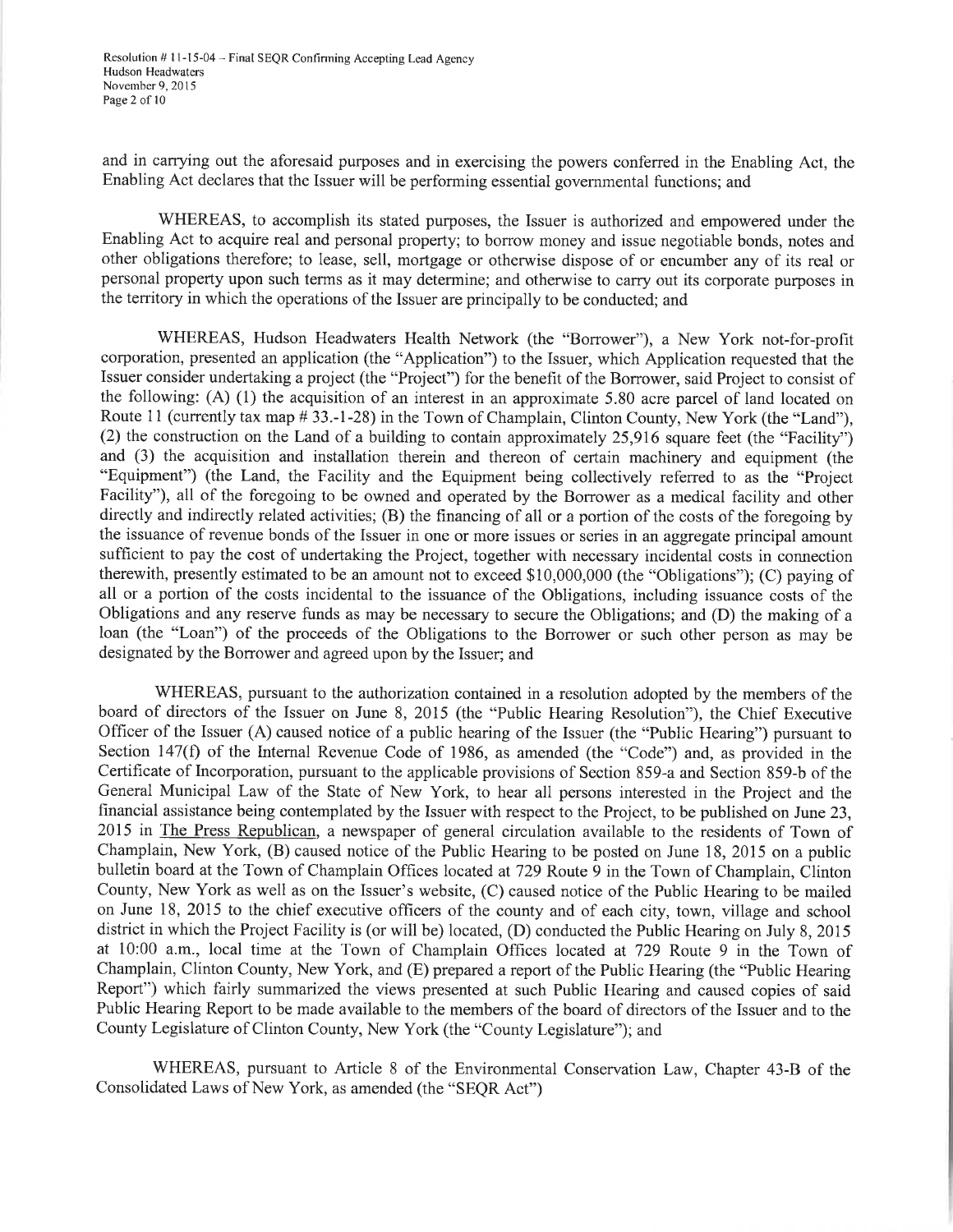and the regulations (the "Regulations") adopted pursuant thereto by the Department of Environmental Conservation of the State of New York (collectively with the SEQR Act, "SEQRA"), the Issuer has been informed that (1) the Town of Champlain Zoning Board of Appeals (the "Zoning Board") was designated to act as "lead agency" with respect to the Project, and (2) the Zoning Board issued a negative declaration on September 17,2015 (the "Negative Declaration"), attached hereto as Exhibit A, determining that the Project will result in no significant adverse impact on the environment, and therefore, an environmental statement need not be proposed with respect to the Project; and

WHEREAS, the Issuer is an "involved agency" with respect to the Project and the Issuer now desires to concur in the determination by the Zoning Board, as "lead agency" with respect to the Project, to acknowledge receipt of a copy of the Negative Declaration and to indicate whether the Issuer has any information to suggest that the Zoning Board was incorrect in determining that the Project will result in no significant adverse impact on the environment pursuant to SEQRA and, therefore, that no environmental impact statement need be prepared with respect to the Project;

### NOW, THEREFORE, BE IT RESOLVED BY THE DIRECTORS OF CLINTON COUNTY CAPITAL RESOURCE CORPORATION, AS FOLLOWS:

Section 1. The Issuer has received copies of, and has reviewed, the Application and the Negative Declaration (collectively, the "Reviewed Documents") and, based upon said Reviewed Documents, the Issuer hereby ratifies and concurs in the designation of the Zoning Board as "lead agency" with respect to the Project under SEQRA (as such quoted term is defined in SEQRA).

Section 2. The Issuer hereby determines that the Issuer has no information to suggest that the Zoning Board was incorrect in determining that the Project will result in no significant adverse impact on the environment pursuant to the SEQRA and, therefore, that no environmental impact statement need be prepare with respect to the Project (as such quoted phrase is used in SEQRA).

Section 3. The Board of Directors of the Issuer are hereby directed to notify the Zoning Board of the concurrence by the Issuer that the Zoning Board shall be the "lead agency" with respect to the Project, and to further indicate to the Zoning Board that the Issuer has no information to suggest that the Zoning Board was incorrect in its determinations contained in the Negative Declaration.

Section 4. This Resolution shall take effect immediately.

The question of the adoption of the foregoing Resolution was duly put to a vote on roll call, which resulted as follows:

| Trent Trahan    | <b>VOTING</b> | YES            |
|-----------------|---------------|----------------|
| David Hoover    | <b>VOTING</b> | <b>YES</b>     |
| Michael Zurlo   | <b>VOTING</b> | <b>YES</b>     |
| Keith Defayette | <b>VOTING</b> | <b>YES</b>     |
| Kim Murray      | <b>VOTING</b> | <b>YES</b>     |
| John VanNatten  | <b>VOTING</b> | <b>ABSTAIN</b> |
| Mark Leta       | <b>VOTING</b> | YES            |

The foregoing Resolution was thereupon declared duly adopted.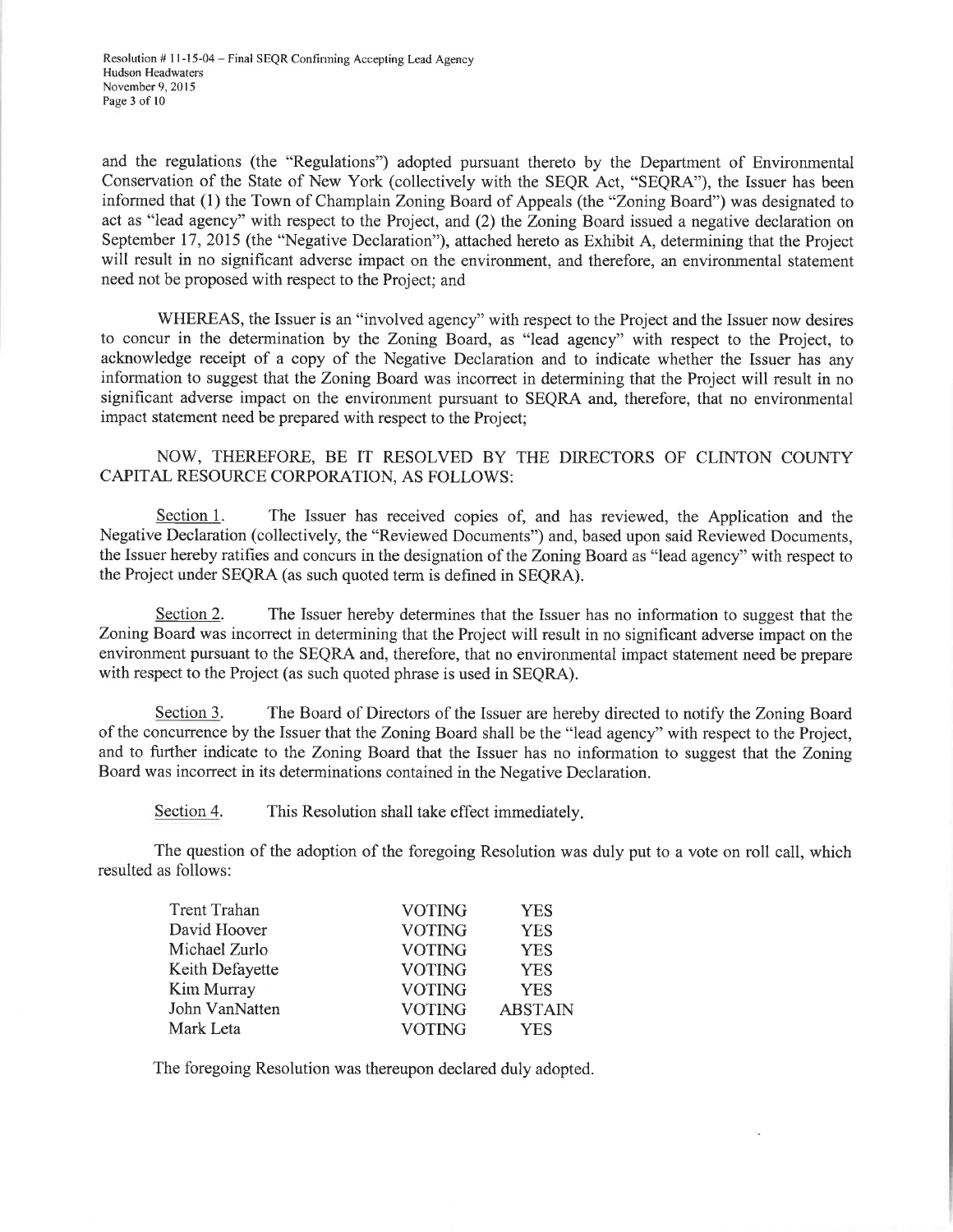Resolution # I 1-15-04 - Final SEQR Confirming Accepting Lead Agency Hudson Headwaters November 9, 2015 Page 5 of 11

| <b>STATE OF NEW YORK</b> |            |
|--------------------------|------------|
|                          | $\sum$ SS: |
| COUNTY OF CLINTON        |            |

I, the undersigned Secretary of Clinton County Capital Resource Corporation (the "Issuer"), DO HEREBY CERTIFY that I have compared the foregoing annexed extract of the minutes of the meeting of the members of the Board of Directors of the fssuer, including the Resolution contained therein, held on November 9,2015 with the originâl thereof on file in my office, and that the same is a true and correct copy of said original and of such Resolution contained therein and of the whole of said original so far as the same relates to the subject matters therein referred to.

I FURTHER CERTIFY that (A) all members of the Board of Directors of the Issuer had due notice of said meeting; (B) said meeting was in all respects duly held; (C) pursuant to Article 7 of the public Officers Law (the "Open Meetings Law"), said meeting was open to the general public, and due notice of the time and place of said meeting was duly given in accordance with such Open Meetings Law; and (D) there was a quorum of the members of the Board of Directors of the Issuer present throughout said meeting.

I FURTHER CERTIFY that, as of the date hereof, the attached Resolution is in full force and effect and has not been amended, repealed or rescinded.

IN WITNESS WHEREOF, I have hereunto set my hand and affixed the seal of the Issuer this  $9<sup>th</sup>$  day of November, 2015.

Michael E. Zurlo, Secrétary

(sEAL)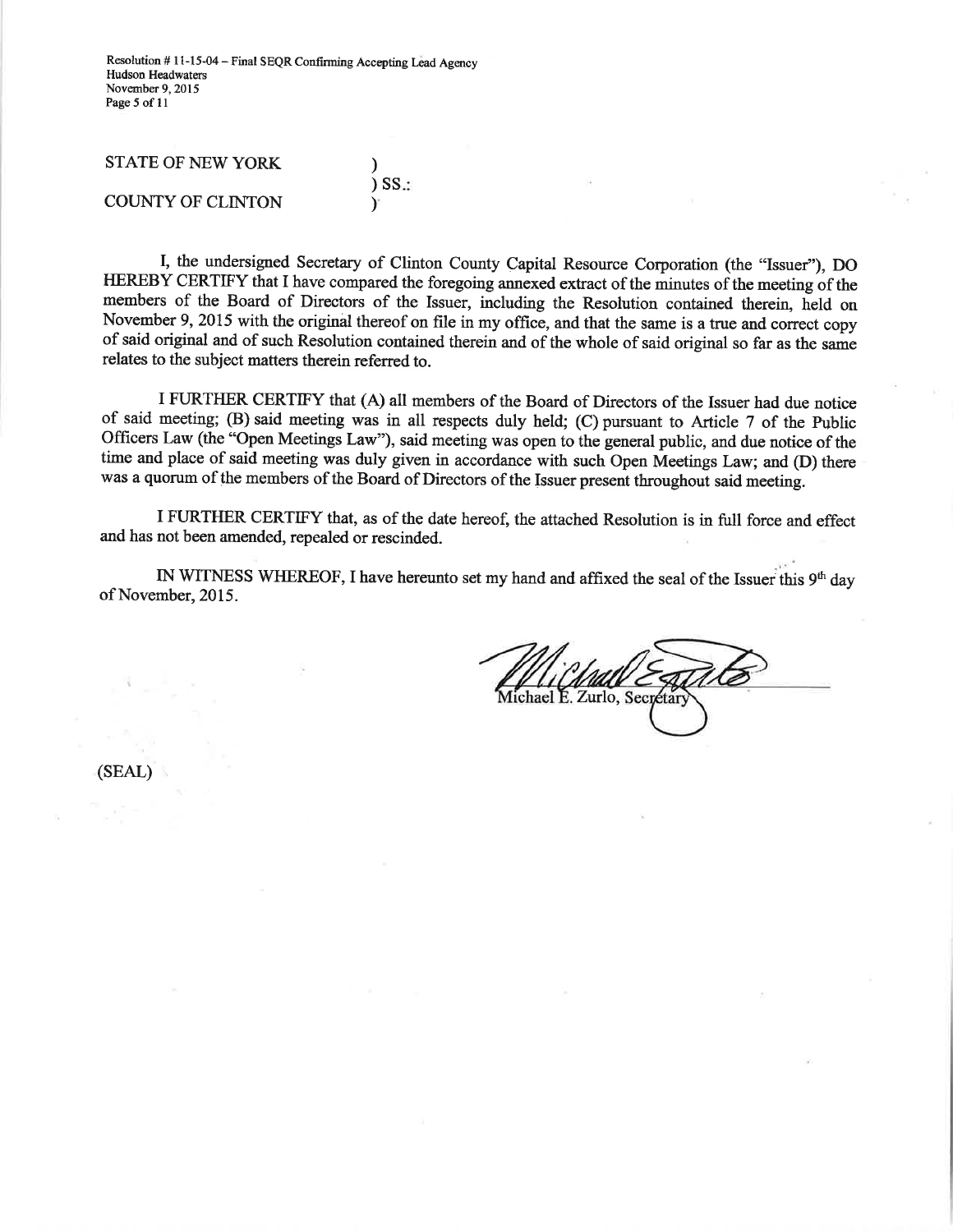Resolution # 11-15-04 -- Final SEQR Confirming Accepting Lead Agency<br>Hudson Headwaters November 9, 2015<br>Page 1 of 10

# EXHIBIT A

# NEGATTVE DECLARATION

## -SEE ATTACHED-

A-1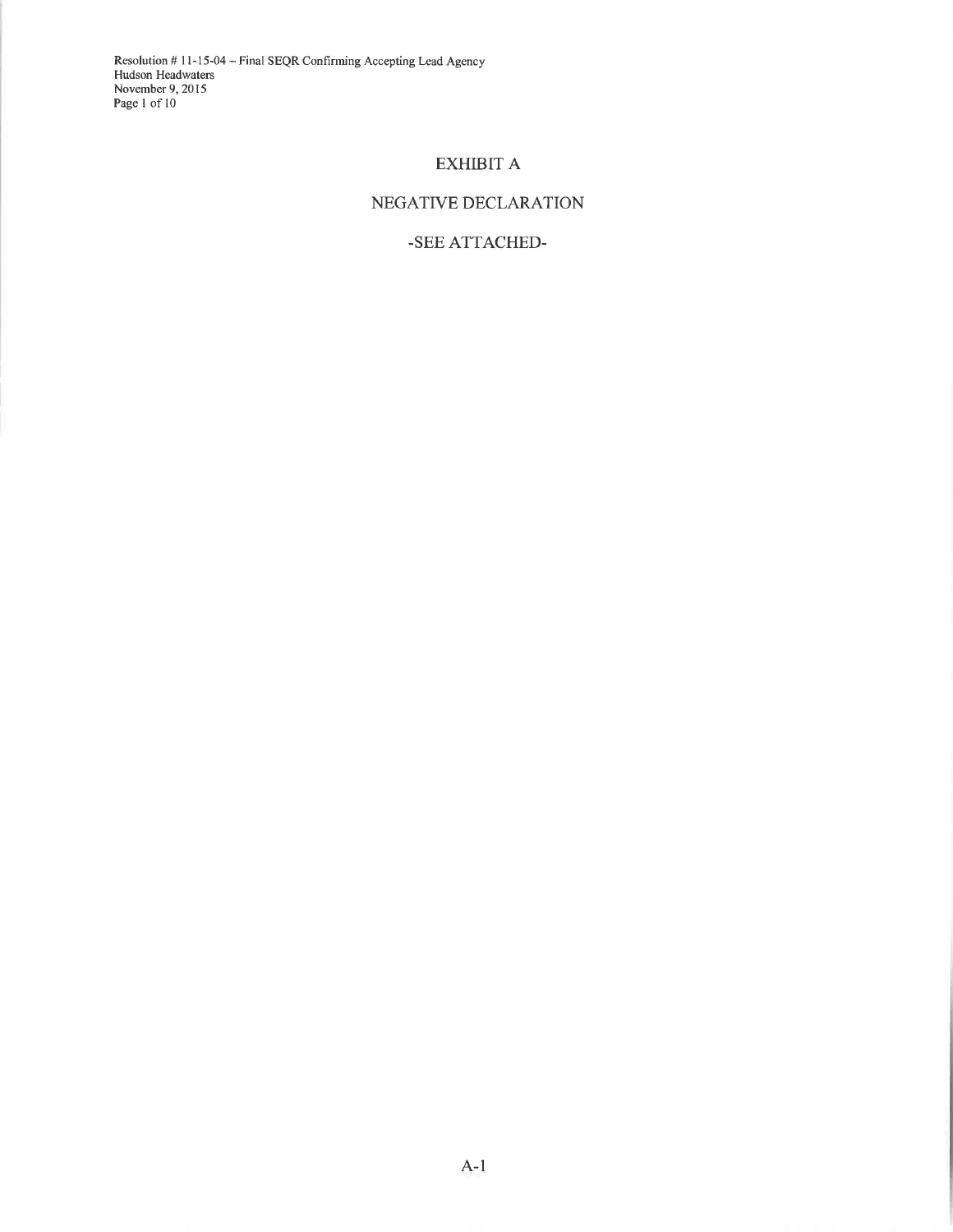x

10/16/2015 13:40 OTASAQQQAD EURO NJE SERINI SAMATI

 $\label{eq:1} \mathcal{L}(X) \mathcal{D}^{\text{H}} \mathcal{D}^{\text{H}} = \mathcal{D}^{\text{H}} \mathcal{D}^{\text{H}} \mathcal{D}^{\text{H}} \mathcal{D}^{\text{H}}$  $\sim$ 

 $\frac{1}{2}$ 

### **Short Environmental Assessment Form Part 1 - Project Information**

#### **Instructions for Completing**

ü.

Part  $1$  - Project Information. The applicant or project sponsor is responsible for the completion of Part 1. Responses become part of the application for approval or funding, are subject to public review, and may be subj

Complete all items in Part 1. You may also provide any additional information which you believe will be needed by or useful<br>to the lead agency; attach additional pages as necessary to supplement any item.

| Part 1 - Project and Sponsor Information                                                                                                                                                                                                             |                                                                                |       |           |            |
|------------------------------------------------------------------------------------------------------------------------------------------------------------------------------------------------------------------------------------------------------|--------------------------------------------------------------------------------|-------|-----------|------------|
| Name of Action or Project:                                                                                                                                                                                                                           |                                                                                |       |           |            |
| Hudson Headwaters Health Network                                                                                                                                                                                                                     |                                                                                |       |           |            |
| Project Location (describe, and attach a location map):                                                                                                                                                                                              |                                                                                |       |           |            |
| North of RT 11 directly across of Eden Lane in the town of Champlain, NY                                                                                                                                                                             |                                                                                |       |           |            |
| Brief Description of Proposed Action:                                                                                                                                                                                                                |                                                                                |       |           |            |
| Proposed development of a new medical offices facility and parking lot.                                                                                                                                                                              |                                                                                |       |           |            |
|                                                                                                                                                                                                                                                      |                                                                                |       |           |            |
| Name of Applicant or Sponsor:                                                                                                                                                                                                                        | Telephone: 518 761 0300                                                        |       |           |            |
| Hudson Hoadwaters Health<br>E-Mail:                                                                                                                                                                                                                  |                                                                                |       |           |            |
| Address:                                                                                                                                                                                                                                             |                                                                                |       |           |            |
| 9 Carey Road                                                                                                                                                                                                                                         |                                                                                |       |           |            |
| City/PO:<br>Queensbury                                                                                                                                                                                                                               | State:<br><b>NY</b>                                                            | 12804 | Zip Code: |            |
| 1. Does the proposed action only involve the legislative adoption of a plan, local law, ordinance,                                                                                                                                                   |                                                                                |       | NO        | <b>YES</b> |
| administrative rule, or regulation?<br>If Yes, attach a narrative description of the intent of the proposed action and the environmental resources that<br>may be affected in the municipality and proceed to Part 2. If no, continue to question 2. |                                                                                |       | √         |            |
| 2. Does the proposed action require a permit, approval or funding from any other governmental Agency?                                                                                                                                                |                                                                                |       | NO        | <b>YES</b> |
| If Yes, list agency(s) name and permit or approval:<br>Town of Champlain Special Use Approval<br>NY State Department of Transportation                                                                                                               |                                                                                |       |           | V          |
| 3.a. Total acreage of the site of the proposed action?<br>b. Total acreage to be physically disturbed?                                                                                                                                               | 5.8 acres<br>4.8 acres                                                         |       |           |            |
| c. Total acreage (project site and any contiguous properties) owned<br>or controlled by the applicant or project sponsor?                                                                                                                            | 5.0 acres                                                                      |       |           |            |
| 4. Check all land uses that occur on, adjoining and near the proposed action.<br>$\sqrt{2}$ Rural (non-agriculture)<br>$\Box$ Industrial<br>$\Box$ Urban<br><b>Z</b> Agriculture<br>$\Box$ Forest<br>$\Box$ Aquatic                                  | $\nabla$ Commercial $\nabla$ Residential (suburban)<br>$\Box$ Other (specify): |       |           |            |

Page 1 of 3

 $\ddot{\phantom{a}}$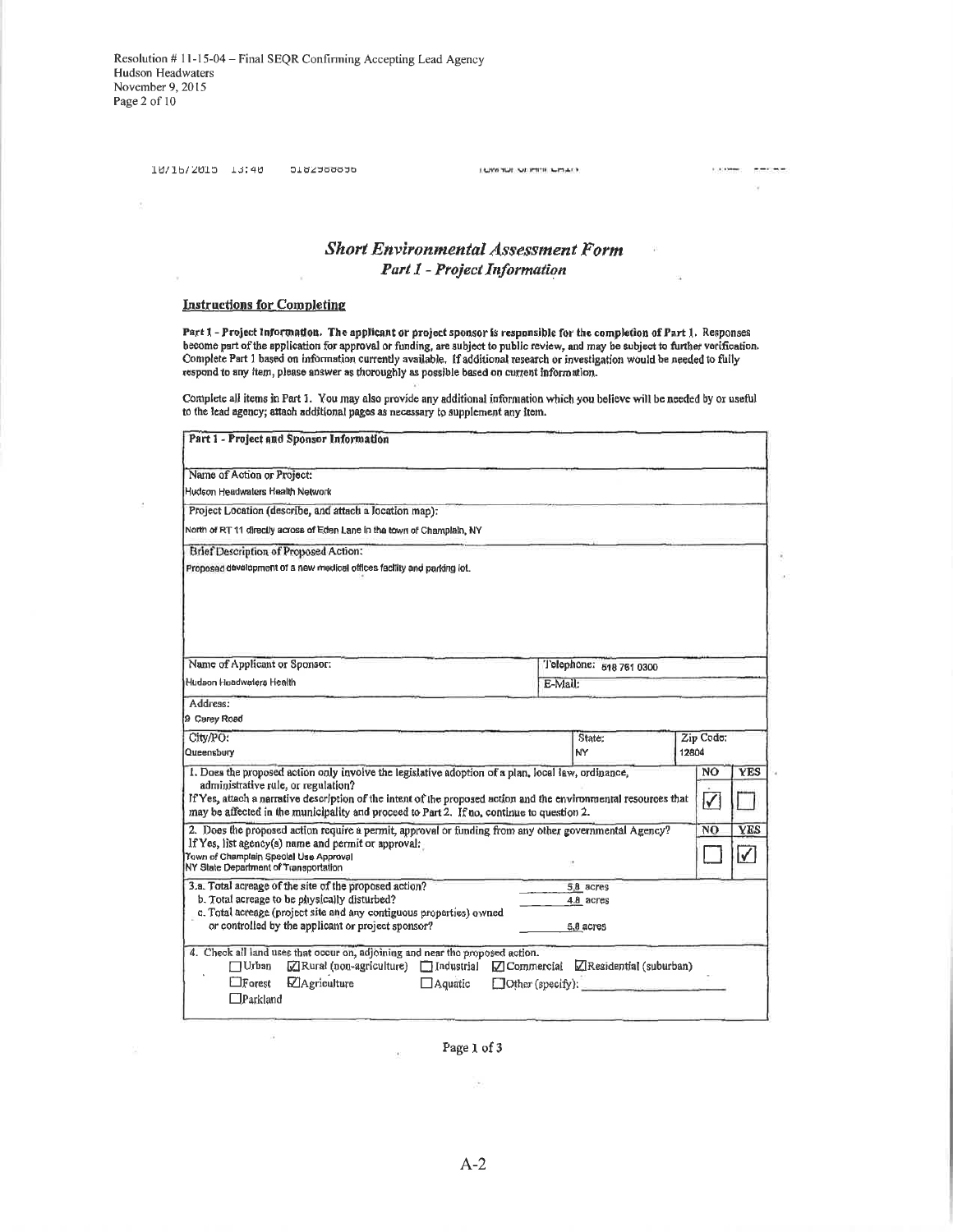|  | TRITO VOT /R | エコ・サロー | <b>ULUZUOUUUU</b> |
|--|--------------|--------|-------------------|
|--|--------------|--------|-------------------|

 $\sim$   $\%$ 

J.

 $\widetilde{\omega}$ 

 $\ddot{\phantom{a}}$ 

|  | a bearing trees they are so to the con- |  |
|--|-----------------------------------------|--|

 $\sim 100$ 

s.

| 5. Is the proposed action,<br>NO<br>a. A permitted use under the zoning regulations?                                                                                                                                                                                                                                                                                                                                                                                                                                                                                                                   | YES            | N/A                      |
|--------------------------------------------------------------------------------------------------------------------------------------------------------------------------------------------------------------------------------------------------------------------------------------------------------------------------------------------------------------------------------------------------------------------------------------------------------------------------------------------------------------------------------------------------------------------------------------------------------|----------------|--------------------------|
| b. Consistent with the adopted comprehensive plan?                                                                                                                                                                                                                                                                                                                                                                                                                                                                                                                                                     |                |                          |
| 6. Is the proposed action consistent with the predominant character of the existing built or natural<br>landscape?                                                                                                                                                                                                                                                                                                                                                                                                                                                                                     | N <sub>O</sub> | <b>YES</b>               |
| 7. Is the site of the proposed action located in, or does it adjoin, a state listed Critical Environmental Araa?                                                                                                                                                                                                                                                                                                                                                                                                                                                                                       | NO<br>√        | <b>YES</b>               |
| 8. a. Will the proposed action result in a substantial increase in traffic above present levels?                                                                                                                                                                                                                                                                                                                                                                                                                                                                                                       | NO             | <b>YES</b>               |
| b. Are public transportation service(s) available at or near the site of the proposed action?                                                                                                                                                                                                                                                                                                                                                                                                                                                                                                          |                |                          |
| c. Are any pedestrian accommodations or bicycle routes available on or near site of the proposed action?                                                                                                                                                                                                                                                                                                                                                                                                                                                                                               | √              |                          |
| 9. Does the proposed action meet or exceed the state energy code requirements?<br>If the proposed action will exceed requirements, describe design features and technologies:                                                                                                                                                                                                                                                                                                                                                                                                                          | N <sub>O</sub> | YES<br>$\checkmark$      |
| 10. Will the proposed action connect to an existing public/private water supply?                                                                                                                                                                                                                                                                                                                                                                                                                                                                                                                       | N <sub>O</sub> | <b>YES</b>               |
| If No, describe method for providing potable water:                                                                                                                                                                                                                                                                                                                                                                                                                                                                                                                                                    |                | $\sqrt{}$                |
| 11. Will the proposed action connect to existing was tewater utilities?                                                                                                                                                                                                                                                                                                                                                                                                                                                                                                                                | NO             | <b>YES</b>               |
| If No, describe method for providing wastewater treatment: with the state of the state of the state of the state of the state of the state of the state of the state of the state of the state of the state of the state of th                                                                                                                                                                                                                                                                                                                                                                         |                | ✓                        |
| 12. a. Does the site contain a structure that is listed on either the State or National Register of Historic<br>Places?<br>b. Is the proposed action located in an archeological sensitive area?<br>13. a. Does any portion of the site of the proposed action, or lands adjoining the proposed action, contain<br>wetlands or other waterbodies regulated by a federal, state or local agency?<br>b. Would the proposed action physically alter, or encroach into, any existing wetland or waterbody?<br>If Yes, identify the wetland or waterbody and extent of alterations in square feet or acres: | NO<br>NO       | <b>YES</b><br><b>YES</b> |
| 14. Identify the typical habitat types that occur on, or are likely to be found on the project site. Check all that apply:<br>$\Box$ Shoreline<br>$\Box$ Forest<br>$\Box$ Agricultural/grasslands $\Box$ Early mid-successional<br>$\Box$ Wetland<br>$\Box$ Urban<br><b>CT</b> Suburban                                                                                                                                                                                                                                                                                                                |                |                          |
| 15. Does the site of the proposed action contain any species of animal, or associated habitats, listed<br>by the State or Federal government as threatened or endangered?                                                                                                                                                                                                                                                                                                                                                                                                                              | NO             | <b>YES</b>               |
| 16. Is the project site located in the 100 year flood plain?                                                                                                                                                                                                                                                                                                                                                                                                                                                                                                                                           | NO<br>✓        | <b>YES</b>               |
| 17. Will the proposed action create storm water discharge, either from point or non-point sources?<br>If Yes.                                                                                                                                                                                                                                                                                                                                                                                                                                                                                          | NO             | <b>YES</b>               |
| a. Will storm water discharges flow to adjacent properties?<br>NO  <br><b>VIYES</b>                                                                                                                                                                                                                                                                                                                                                                                                                                                                                                                    |                | √                        |
| b. Will storm water discharges be directed to established conveyance systems (runoff and storm drains)?<br>If Yes, briefly describe:<br>INO.<br>$V$ YES<br>There will be eatch beains collecting all water flowing off of impervious surfaces of the proposed site which will then be piped<br>to a wetland. If the wetland reaches its storage capacity, a pipe outlet leading to a natural gully on the adjoining property to<br>the northwest will be utilized pending an easement agreement.                                                                                                       |                |                          |

Page 2 of  $\mathbf 3$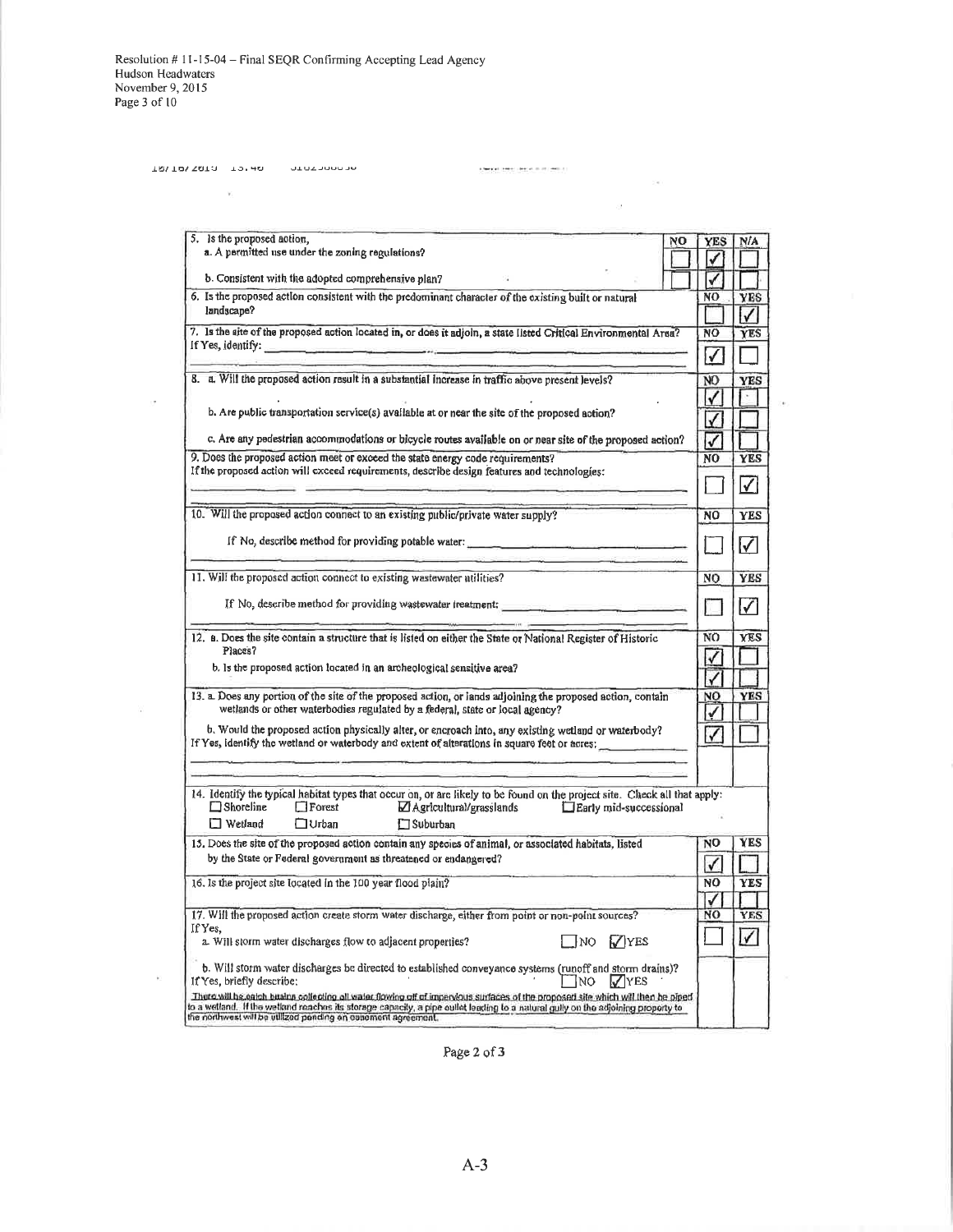OTARZOOOOO 10/16/2015 13:40

 $\sqrt{\omega_{\rm{NN}}/\omega_{\rm{NN}}}$  , and  $\sqrt{\omega_{\rm{NN}}}$ 

 $\frac{1}{2}$ 

w

 $\overline{\mathcal{L}}$ 

 $\mathcal{C}$ 

 $\overline{\phantom{a}}$ 

ä

| 18. Does the proposed action include construction or other activities that result in the impoundment of                                                                                                                                                                                                          | NO  | <b>YES</b> |
|------------------------------------------------------------------------------------------------------------------------------------------------------------------------------------------------------------------------------------------------------------------------------------------------------------------|-----|------------|
| water or other liquids (e.g. retention pond, waste lagoon, dam)?<br>If Yes, explain purpose and size:<br>A wellend will be constructed for water quality and quantity control. The welland will be approximately 150' in length and 90'<br>in width and will have a storage capacity of about 25,000 cubic feel. |     |            |
| 19. Has the site of the proposed action or an adjoining property been the location of an active or closed<br>solid waste management facility?                                                                                                                                                                    | NO. | <b>YES</b> |
| If $Yes, describe:$                                                                                                                                                                                                                                                                                              |     |            |
| 20. Has the site of the proposed action or an adjoining property been the subject of remediation (ongoing or<br>completed) for hazardous waste?                                                                                                                                                                  | NO. | <b>YES</b> |
|                                                                                                                                                                                                                                                                                                                  |     |            |
| I AFFIRM THAT THE INFORMATION PROVIDED ABOVE IS TRUE AND ACCURATE TO THE BEST OF MY<br><b>KNOWLEDGE</b><br>Date: $7$<br>Applicant/sponsor name:<br>Signature:                                                                                                                                                    |     |            |

**PRINT FORM** 

ä,

 $\bar{z}$ 

 $\sim$ 

 $\lambda$ 

Page 3 of 3  $\,$ 

 $\alpha$ 

 $\bar{\nu}$ 

j.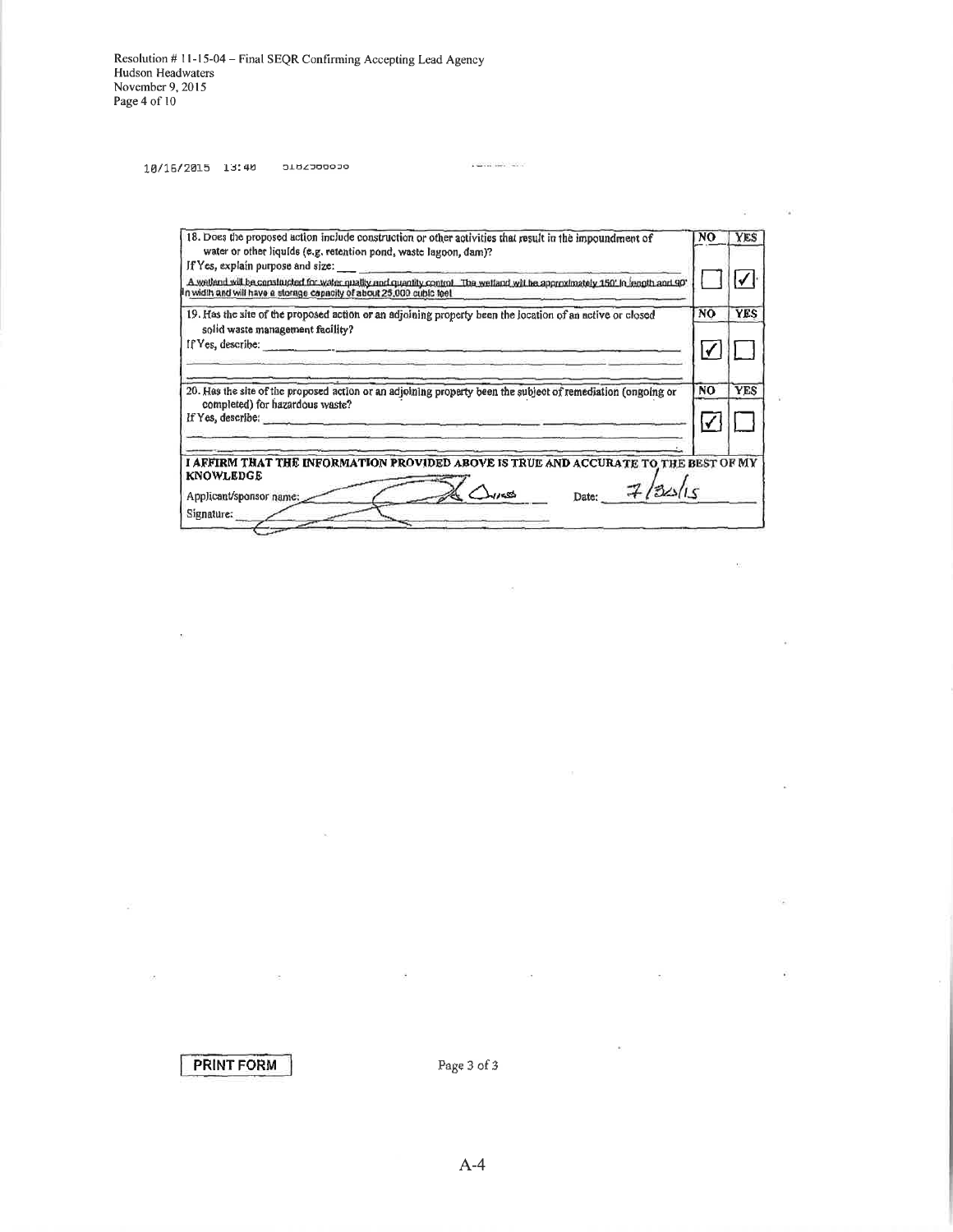**UAUGUUUUUU** 

TON TOT SOTA TOTAO

D.

 $\frac{1}{2}$ 

|                                                                  |                              | 18. Does the proposed action include construction or other activities that result in the impoundment of      | NO.            | <b>YES</b> |
|------------------------------------------------------------------|------------------------------|--------------------------------------------------------------------------------------------------------------|----------------|------------|
| water or other liquids (e.g. retention pond, waste lagoon, dam)? |                              |                                                                                                              |                |            |
| If Yes, explain purpose and size:                                |                              |                                                                                                              |                |            |
|                                                                  | and the property of the con- |                                                                                                              |                |            |
|                                                                  |                              | 19. Has the site of the proposed action or an adjoining property been the location of an active or closed    | Ñ0             | <b>YES</b> |
| solid waste management facility?                                 |                              |                                                                                                              |                |            |
| If Yes, describe:                                                |                              |                                                                                                              |                |            |
|                                                                  |                              |                                                                                                              |                |            |
|                                                                  |                              | 20. Has the site of the proposed action or an adjoining property been the subject of remediation (ongoing or | N <sub>O</sub> | <b>YES</b> |
| completed) for hazardous waste?                                  |                              |                                                                                                              |                |            |
| If Yes, describe:                                                |                              |                                                                                                              |                |            |
|                                                                  |                              |                                                                                                              |                |            |
|                                                                  |                              |                                                                                                              |                |            |
|                                                                  |                              | I AFFIRM THAT THE INFORMATION PROVIDED ABOVE IS TRUE AND ACCURATE TO THE BEST OF MY                          |                |            |
|                                                                  |                              |                                                                                                              |                |            |
| <b>KNOWLEDGE</b><br>Applicant/sponsor name:                      |                              | Date:                                                                                                        |                |            |

School car with

Part 2 - Impact Assessment. The Lead Agency is responsible for the completion of Part 2. Answer all of the following questions in Part 2 using the information contained in Part 1 and other materials submitted by the proje

|    |                                                                                                                                                                            | No, or<br>small<br>impact<br>may.<br>occur | Moderate<br>to large<br>lmpact<br>mev<br>оссаг |
|----|----------------------------------------------------------------------------------------------------------------------------------------------------------------------------|--------------------------------------------|------------------------------------------------|
| т. | Will the proposed action create a material conflict with an adopted land use plan or zoning<br>regulations?                                                                |                                            |                                                |
| 2. | Will the proposed action result in a change in the use or intensity of use of land?                                                                                        | v                                          |                                                |
| 3. | Will the proposed action impair the character or quality of the existing community?                                                                                        |                                            |                                                |
|    | 4. Will the proposed action have an impact on the environmental characteristics that caused the<br>establishment of a Critical Environmental Area (CEA)?                   |                                            |                                                |
| 5. | Will the proposed action result in an adverse change in the existing level of traffic or<br>affect existing infrastructure for mass transit, biking or walkway?            |                                            |                                                |
| 6. | Will the proposed action cause an increase in the use of energy and it fails to incorporate<br>reasonably available energy conservation or renewable energy opportunities? |                                            |                                                |
| ク. | Will the proposed action impact existing:<br>a. public / private water supplies?                                                                                           |                                            |                                                |
|    | b. public / private wastewater treatment utilities?                                                                                                                        |                                            |                                                |
| 8. | Will the proposed action impair the character or quality of important historic, archaeological,<br>architectural or aesthetic resources?                                   |                                            |                                                |
| 9. | Will the proposed action result in an adverse change to natural resources (e.g., wetlands,<br>waterbodies, groundwater, air quality, flora and fauna)?                     |                                            |                                                |

Page 3 of 4

**RESET** 

 $\hat{u}$ 

 $\tilde{\Delta}$